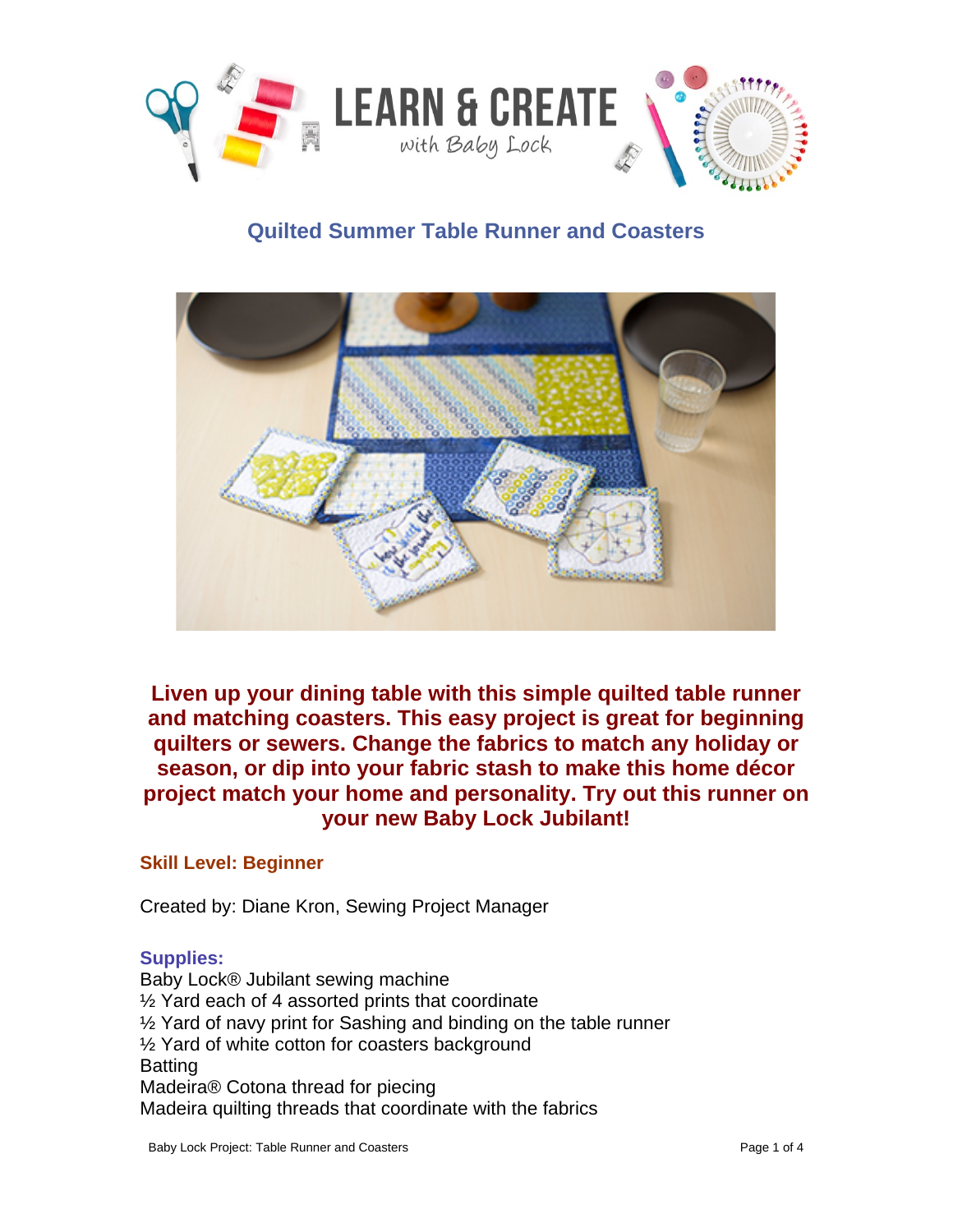Quilting needle Size 11 Frixion marking pens Walking foot ¼" Quilting Foot Basic sewing supplies

Approximate size is 13 ½" x 38"

# **Instructions:**

#### **Table Runner:**

- 1) Follow the next set of cutting directions to cut the front of the table runner:
	- a) Cut one section each  $8\frac{1}{2}$ " x  $9\frac{1}{2}$ " from print one and print two.
	- b) Cut one each  $8$ " x 4  $\frac{1}{2}$ " from prints three and four.
	- c) Cut one section each 5  $\frac{1}{2}$ " x 9  $\frac{1}{2}$ " from prints one and two.
	- d) Cut one section each 5  $\frac{1}{2}$ " x 4  $\frac{1}{2}$ " from prints three and four.
	- e) Cut one section each  $3\frac{1}{2}$  x  $9\frac{1}{2}$  from prints one and two.
	- f) Cut one section each  $3\frac{1}{2}$ " x 4  $\frac{1}{2}$ " from prints three and four.
	- g) Cut five strips 1  $\frac{1}{2}$ " x 13  $\frac{1}{2}$ " from the navy print for the sashing.
	- h) Cut three strips 2  $\frac{1}{4}$ " x 42" across the width of the fabric for the binding.
- 2) Set up the machine for sewing. Using a  $\frac{1}{4}$  seam allowance throughout, piece (a) and (b) sections together on the short ends to create two sections. Piece sections (c) and (d) together on the short ends to make two sections. Piece sections (e) and (f) together on the short ends to make two sections.
- 3) Press the seams toward the darker print.
- 4) Lay the section on a flat surface with the widest section placed first. Next, place the next widest section to the right of the first section. Rotate the sections so that you alter the pieced sections so that the short sections are reversed so that they are on opposite sides on the runner. Then place the third section to the right of the second section. Repeat for the other three sections.
- 5) Between each of the sections, place a sashing strip. Sew the sashing to both sections on each side of the strip. Press the seam toward the sashing strip. Repeat until the top section is completely pieced together.
- 6) Cut a piece of fabric that is wide enough and long enough for the backing on the table runner. If you do not have a piece large enough for the backing, piece several of the remaining sections together to make one section. You can also do this method for a different look for your runner.
- 7) Create a sandwich with the backing, batting and top of the table runner. Lay on a flat surface in that order.
- 8) Attach the walking foot, replace the needle with the quilting needle and rethread using quilting thread that coordinate with the table runner for the top thread. Wind a bobbin with the same thread that is used on the top.
- 9) Quilt the sandwich together using rows of straight stitching that run the width of the table runner. The walking foot will allow the quilt sandwich to move as one.
- 10)To bind the table runner, piece the three 2 ½" wide strips together on the short ends to create one long strip. Fold the strip lengthwise with the raw edges even and iron. Starting on one of the long edges on the table runner, pin the binding strip at least 8" down from the corner with right sides together.
- 11)Attach the ¼" Quilting foot to the machine.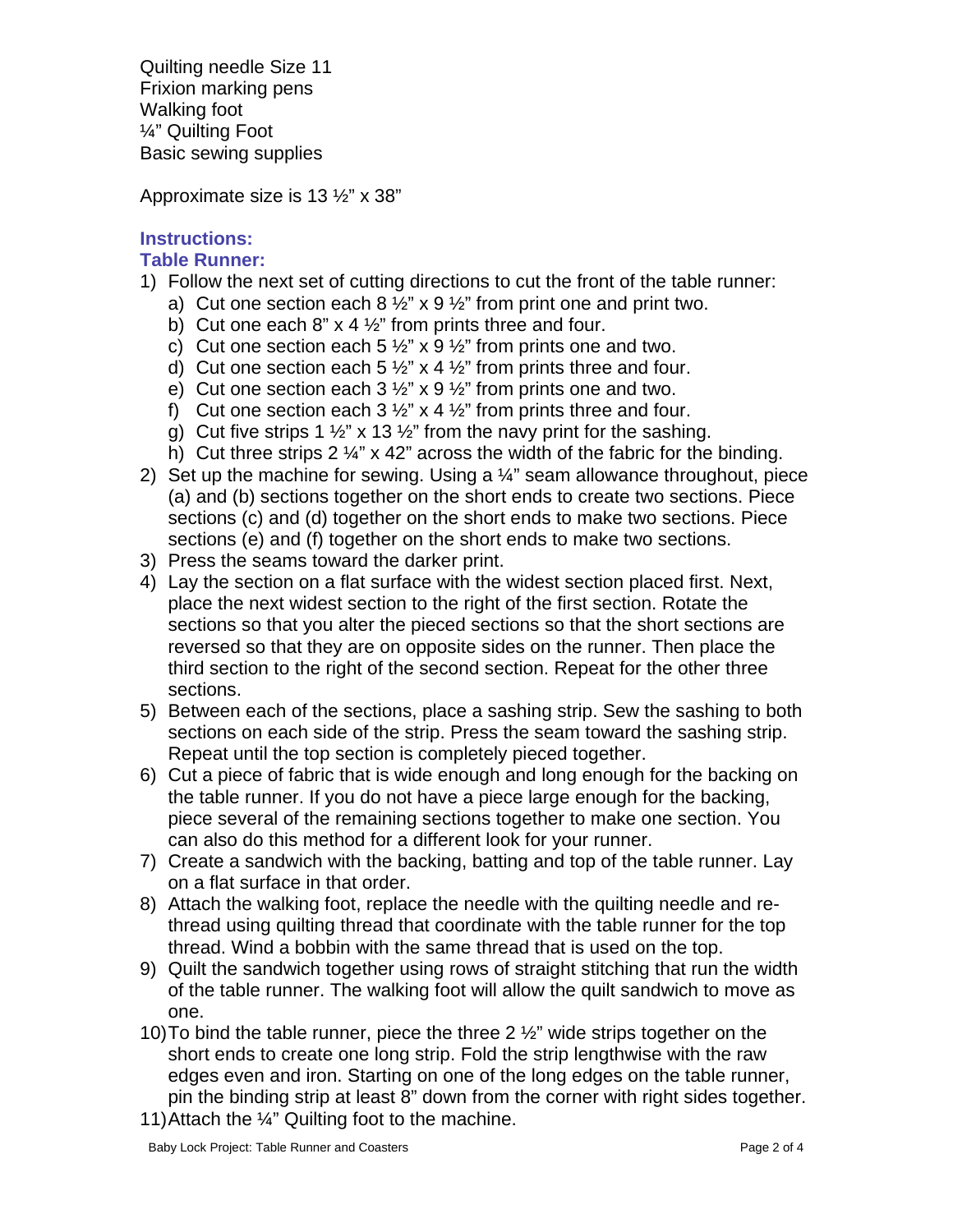- 12)Starting approximately 4" down from the pinned end of the binding strip, sew the binding to the table runner. When you are close to the first corner stop  $\frac{1}{4}$ " from the corner and cut the thread. Take the end of the binding and fold it upward away from the runner while creating a 45˚ angle at the corner. Finger press to crease. Bring the binding strip down over the corner so that the raw edge of the binding is even with the edge of the runner. Starting at the corner, sew the second side of the binding to the runner. Stop at the corner and repeat these directions for the other three corners.
- 13)After you round the last corner, cut away the excess binding. Be sure to allow a long enough section so that you can tuck the end of the binding inside the starting point on the binding. Continue to stitch the binding to the runner.
- 14)Fold and press the binding to the back side of the table runner and handstitch in place.

## **Coasters**:

- 1) Using the attached template, cut out four butterfly shapes from the remaining print fabrics. Trace the lines onto the butterflies as shown in the template.
- 2) Cut out eight 6" squares from the white fabric.
- 3) Cut four strips  $2\frac{1}{4}$ " x 25" long for the binding from the remaining prints.
- 4) Create a quilt sandwich with the batting placed between two of the white 6" squares.
- 5) Center, and pin the butterfly cut-outs to the font side on each of the quilt sandwiches.
- 6) Sew around the outer edge of the butterflies and over the drawn lines as shown on the template.
- 7) Quilt around the butterfly on the white fabric using a meandering stitch or any other quilt stitch as desired.
- 8) Trim the coasters to a 5" square.
- 9) Bind the coasters by following the same directions that were used in the table runner. The starting point will be half way down one of the sides.